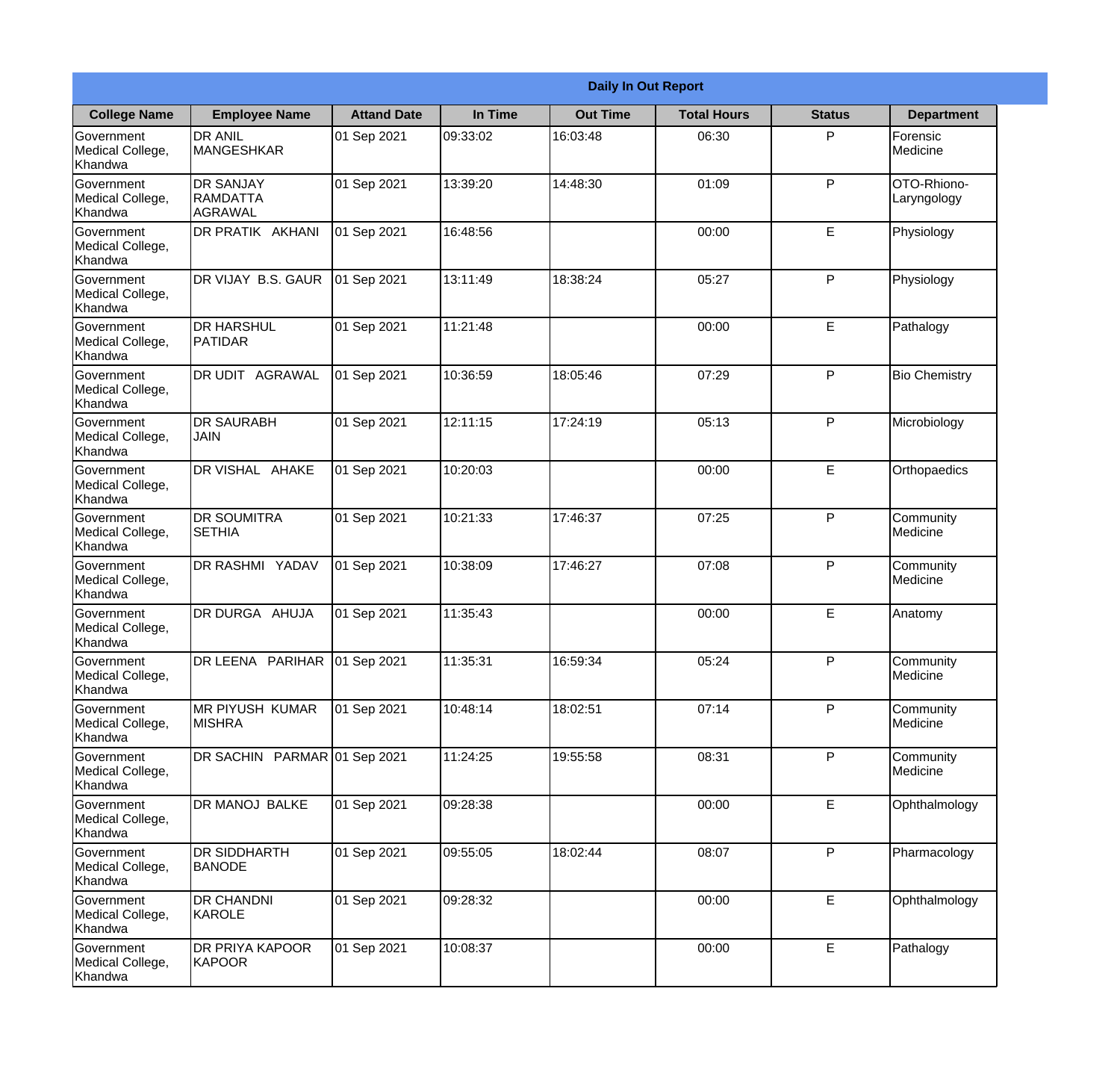| <b>Designation</b>                  | <b>Category</b> |
|-------------------------------------|-----------------|
| Assistant Professor   Para Clinical |                 |
| Professor                           | Clinical        |
| Assistant Professor   Non Clinical  |                 |
| Associate Professor Non Clinical    |                 |
| Assistant Professor   Para Clinical |                 |
| Associate Professor Non Clinical    |                 |
| Associate Professor Para Clinical   |                 |
| Assistant Professor   Clinical      |                 |
| Assistant Professor   Para Clinical |                 |
| Assistant Professor   Para Clinical |                 |
| Demonstrator/Tutor   Non Clinical   |                 |
| Assistant Professor   Para Clinical |                 |
| Statistician                        | Para Clinical   |
| Assistant Professor   Para Clinical |                 |
| Assistant Professor   Clinical      |                 |
| Associate Professor   Para Clinical |                 |
| <b>Assistant Professor</b>          | Clinical        |
| Demonstrator/Tutor   Para Clinical  |                 |

## **Daily In Out Report**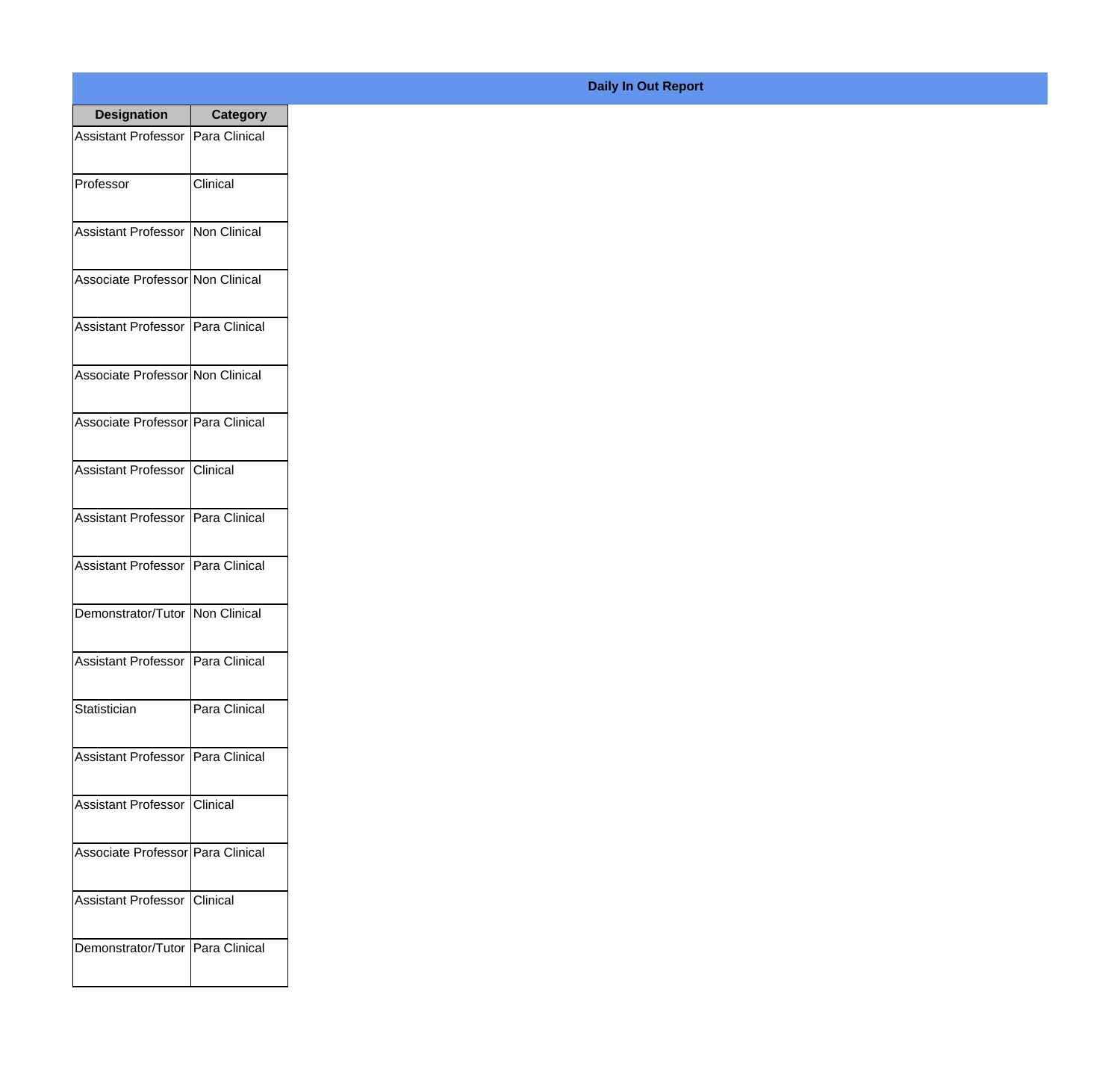|                                                  |                                                       |             |          |          | <b>Daily In Out Report</b> |    |                             |
|--------------------------------------------------|-------------------------------------------------------|-------------|----------|----------|----------------------------|----|-----------------------------|
| Government<br>Medical College,<br>Khandwa        | <b>DR SAPNA</b><br><b>MAHESHRAM</b>                   | 01 Sep 2021 | 10:46:44 |          | 00:00                      | E  | Community<br>Medicine       |
| Government<br>Medical College,<br>Khandwa        | <b>DR NISHA</b><br><b>KAITHWAS</b>                    | 01 Sep 2021 | 10:32:33 | 13:40:58 | 03:08                      | P  | Psychiatry                  |
| Government<br>Medical College,<br>Khandwa        | <b>DR RAJU</b>                                        | 01 Sep 2021 | 08:49:08 | 17:30:32 | 08:41                      | P  | Forensic<br>Medicine        |
| Government<br>Medical College,<br>Khandwa        | <b>DR RANJEET</b><br><b>BADOLE</b>                    | 01 Sep 2021 | 11:05:25 |          | 00:00                      | E  | <b>General Medicine</b>     |
| Government<br>Medical College,<br>Khandwa        | <b>DR ASHOK</b><br><b>BHAUSAHEB NAJAN</b>             | 01 Sep 2021 | 11:22:42 | 16:03:54 | 04:41                      | P  | Forensic<br>Medicine        |
| Government<br>Medical College,<br>Khandwa        | <b>DR NITESHKUMAR</b><br>KISHORILAL<br><b>RATHORE</b> | 01 Sep 2021 | 10:29:34 |          | 00:00                      | E  | Pharmacology                |
| Government<br>Medical College,<br>Khandwa        | <b>DR SANGEETA</b><br><b>CHINCHOLE</b>                | 01 Sep 2021 | 11:22:34 |          | 00:00                      | E  | Physiology                  |
| Government<br>Medical College,<br>Khandwa        | DR SUNIL BAJOLIYA                                     | 01 Sep 2021 | 11:25:19 |          | 00:00                      | E  | OTO-Rhiono-<br>Laryngology  |
| <b>Government</b><br>Medical College,<br>Khandwa | DR NISHA MANDLOI<br>PANWAR                            | 01 Sep 2021 | 09:52:08 |          | 00:00                      | E  | Obstetrics &<br>Gynaecology |
| Government<br>Medical College,<br>Khandwa        | DR NANDINI DIXIT                                      | 01 Sep 2021 | 13:07:24 |          | 00:00                      | E  | Paediatrics                 |
| <b>Government</b><br>Medical College,<br>Khandwa | <b>DR SATISH</b><br><b>CHANDEL</b>                    | 01 Sep 2021 | 11:31:09 |          | 00:00                      | E  | Pharmacology                |
| Government<br>Medical College,<br>Khandwa        | <b>DR JITENDRA</b><br><b>AHIRWAR</b>                  | 01 Sep 2021 | 11:04:09 | 17:30:25 | 06:26                      | P  | Pathalogy                   |
| Government<br>Medical College,<br>Khandwa        | DR PURTI AGARWAL<br><b>SAINI</b>                      | 01 Sep 2021 | 10:42:35 |          | 00:00                      | E  | Pathalogy                   |
| Government<br>Medical College,<br>Khandwa        | DR YASHPAL RAY                                        | 01 Sep 2021 | 13:11:27 |          | 00:00                      | E. | Anatomy                     |
| Government<br>Medical College,<br>Khandwa        | <b>DR VISHAL</b><br><b>KUMAR</b><br><b>THAKRE</b>     | 01 Sep 2021 | 10:54:40 |          | 00:00                      | E  | Physiology                  |
| Government<br>Medical College,<br>Khandwa        | RENU WAGHMARE                                         | 01 Sep 2021 | 11:37:38 | 19:27:12 | 07:50                      | P  | Community<br>Medicine       |